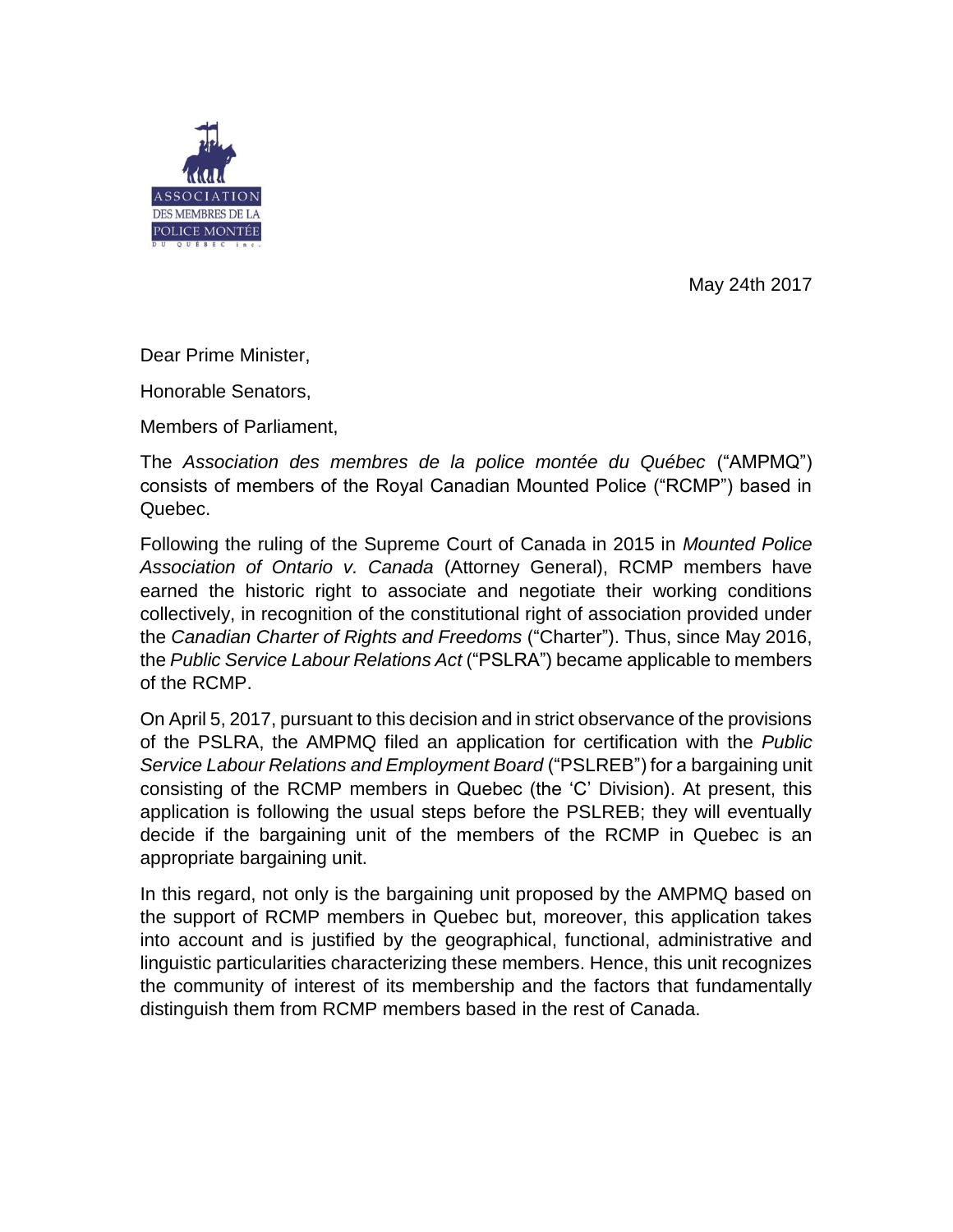In any event, it is up to a neutral tribunal, in this case the PSLREB, to determine the viability of this unit according to criteria generally applicable to labour relations.

In this regard, on May 15<sup>th</sup>, the *Treasury Board Secretariat* ("Treasury Board") representing the RCMP, stated their opposition to our application for certification, in accordance with the procedure set out under the PSLRA. This opposition is based on the Treasury Board's claim that the only appropriate bargaining unit is one including all members of the RCMP in Canada.

On April 18th, the *"National Police Federation"* ("NPF"), a national association of RCMP members, filed an application for certification for all RCMP members in Canada. On May 15<sup>th</sup>, the NPF requested permission to intervene in the AMPMQ's application for certification to express the same position as the Treasury Board, namely that only a Canada-wide unit of RCMP members is appropriate.

In application of the rights recognized by the Supreme Court, the AMPMQ was expecting that the procedure prescribed in the PSLRA be complied with and that the PSLREB would eventually determine the rights of the parties in the case.

However, in a contemporary manner, but subsequent to the AMPMQ filing their application for certification on May  $12<sup>th</sup>$ , 2017, the Treasury Board started proceedings to speed up the adoption of *Bill C-7* ("C-7").

Bill C-7 stipulates that only a Canadian bargaining unit is appropriate for the purpose of unionization of RCMP members. Similarly, C-7 also provides for a retroactivity provision, which would invalidate the AMPMQ's certification or its application for certification filed on April  $5<sup>th</sup>$ , 2017. Thus, C-7 allows the Government to decide and impose its own vision of what constitutes an appropriate bargaining unit within the RCMP, which is obviously a strike to the rights of the RCMP members to associate and be recognized as a representative association based on distinctions and characteristics of their own. Bill C-7 is in fact a substantial interference with the right of association of RCMP members, depriving them of the opportunity to argue the merits of their application for certification before a specialized and impartial tribunal. And yet, the current state of law on certification permits the support of the AMPMQ's position in favour of a separate bargaining unit for members of the RCMP in Quebec.

The adoption of Bill C-7 has therefore the effect of silencing the RCMP members based in Quebec, the only Division with French as its primary working language, in their efforts to have recognized, through a certification procedure, their right to be part of an association empowered to advocate for their specific claims.